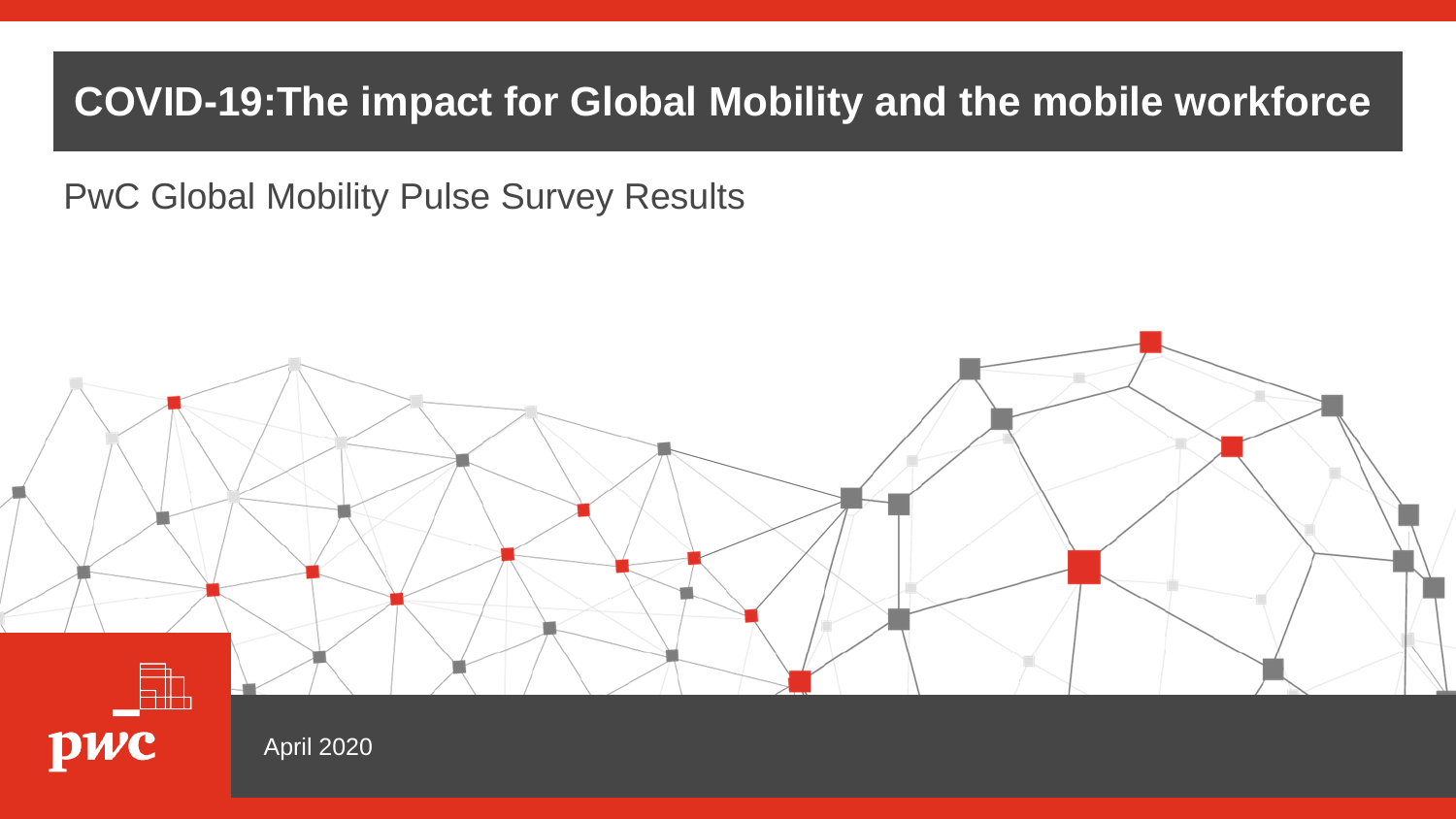PwC ran a global pulse survey to help People leaders and Global Mobility teams understand how companies are responding to COVID-19 in relation to their globally mobile workforce, how they compare and where they may need to take action. The survey was open for one week from March 31 to April 6 2020 and over 350 companies participated.

You'll find the global results in this report. All responses have been aggregated and anonymised.

Thank you for taking the time to participate. We hope you find the results insightful.

Keep well and stay safe.

#### **Contents**

| 1   Overview and respondent demographics |   |
|------------------------------------------|---|
| <b>2</b>   Headline trends               | Z |
| <b>3   Survey results</b>                | 5 |
| <b>3.1</b> Planned international moves   | 6 |
| <b>3.2</b> Current international moves   | 9 |
| Strategy<br>3.3                          |   |

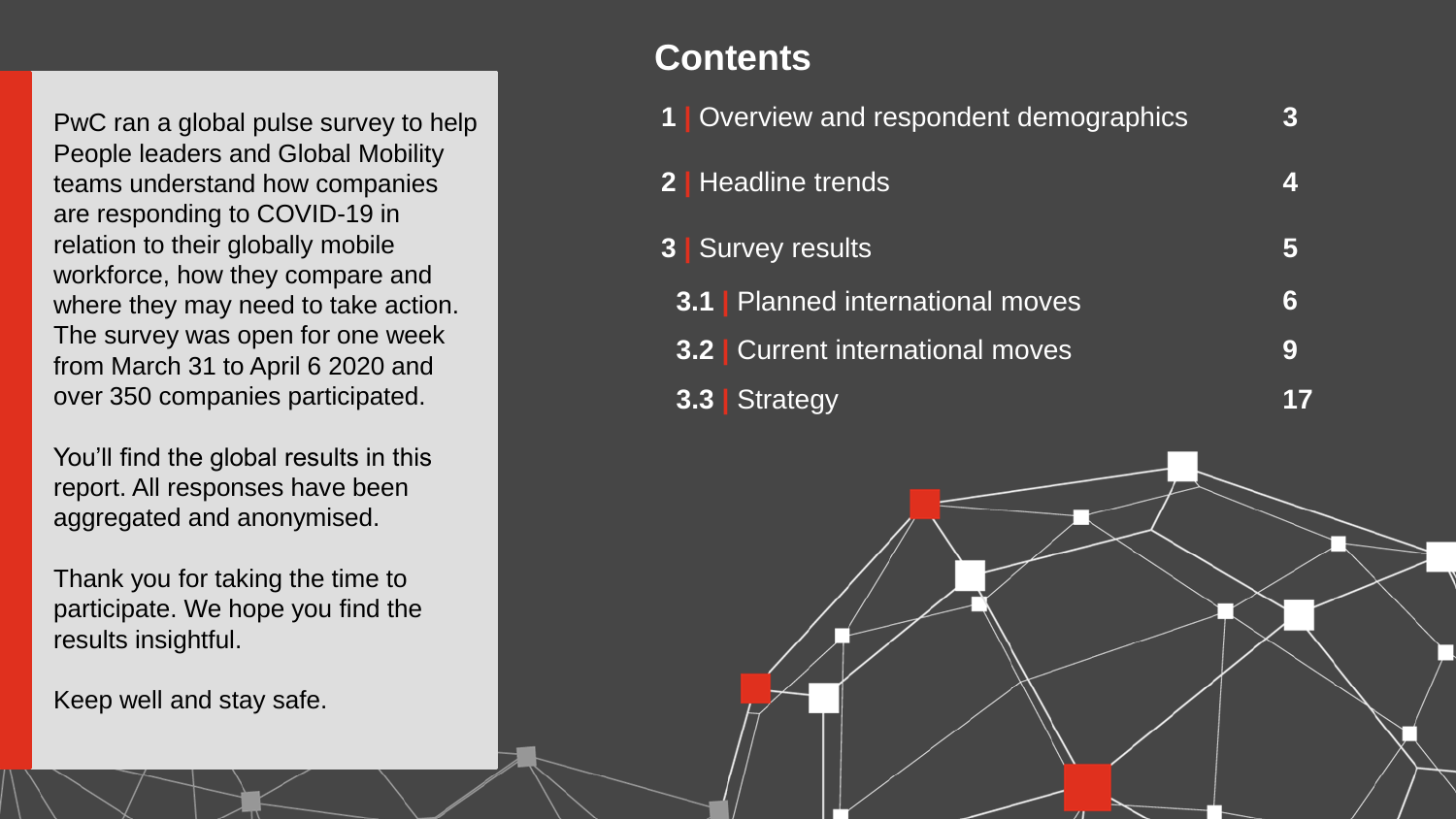Overview and respondent demographics **COVID-19: The impact for Global Mobility and the mobile workforce 1**



\*Please note that in some cases, participants did not respond to all questions  $\blacksquare$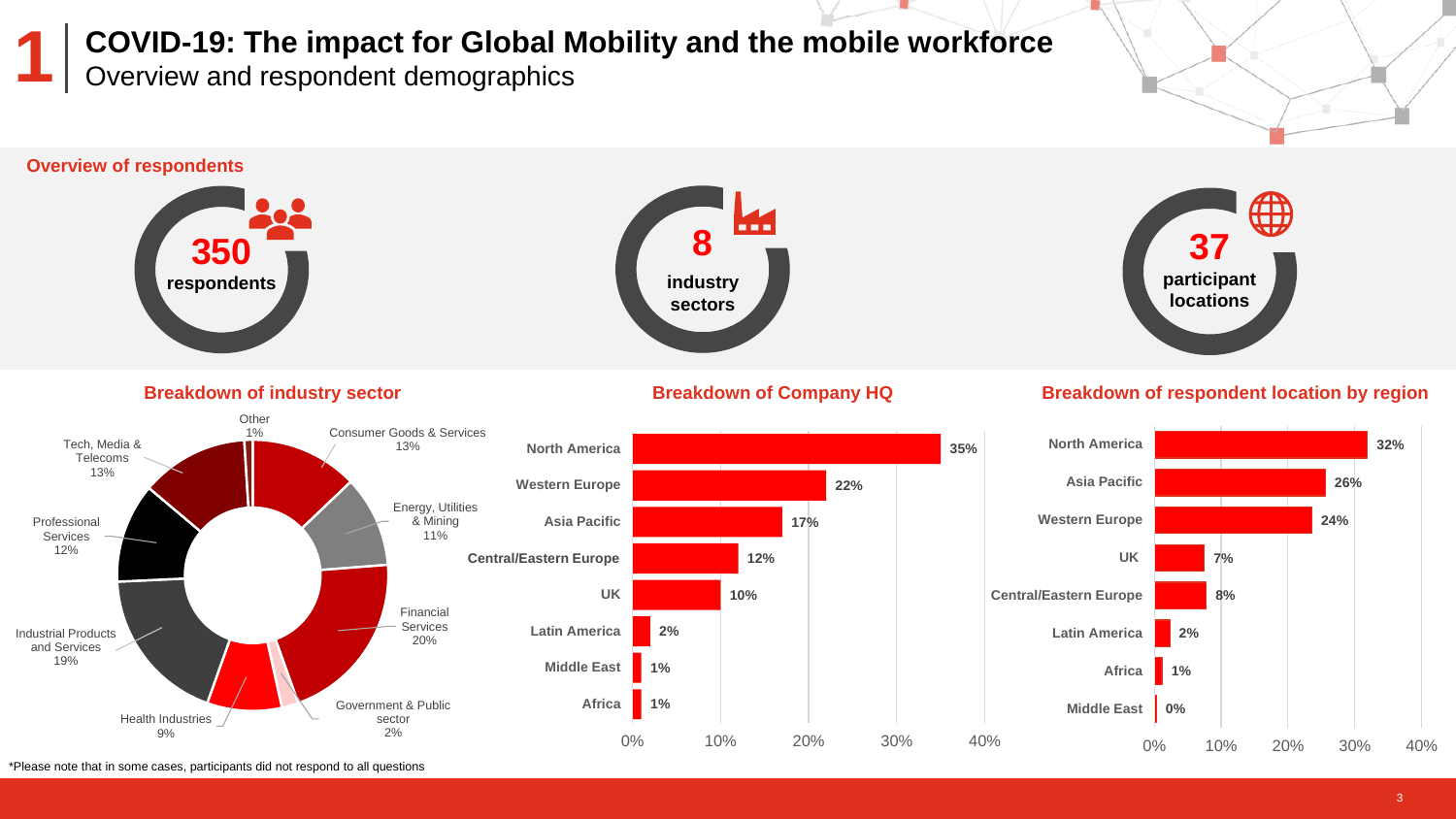Headline trends **COVID-19: The impact for Global Mobility and the mobile workforce 2**

The survey looked at the actions companies are taking across three areas in relation to their globally mobile workforce.

The 3 areas are:

- 1. Planned international moves
- 2. Current international moves
- 3. Strategy



#### **1. Planned international moves**

• **Around half** of companies are allowing their people to **start their 'move' by working from their home country** (with some variations depending on industry sector and company HQ location).

#### $|2Q_2|$ **2. Current international moves**

- Almost **two thirds** of companies are allowing current mobile employees to **temporarily return to their home country**. Only a minority (**11%** of respondents) are offering additional cash support to cover additional costs.
- **Comms:** companies are busy with comms, both to mobile employees and their line managers. **70%** of companies say they are proactively communicating with their mobile employees, with **around 60%** doing the same with line managers of mobile employees.

#### **3. Strategy**

- **Top 3 priorities**: are 1) keeping up to date with regulatory changes; 2) work on comms and planning; 3) understanding who their mobile employees are and where they are. The implications of remote working is also a top priority for many.
- **Impact on future mobility:** the top answer was 'we'll return to business as usual as soon as possible with the same number of moves (**44%** of respondents). **20%** think there's likely to be a decrease in international moves, while **12%** think this will have a fundamental impact on workforce mobility.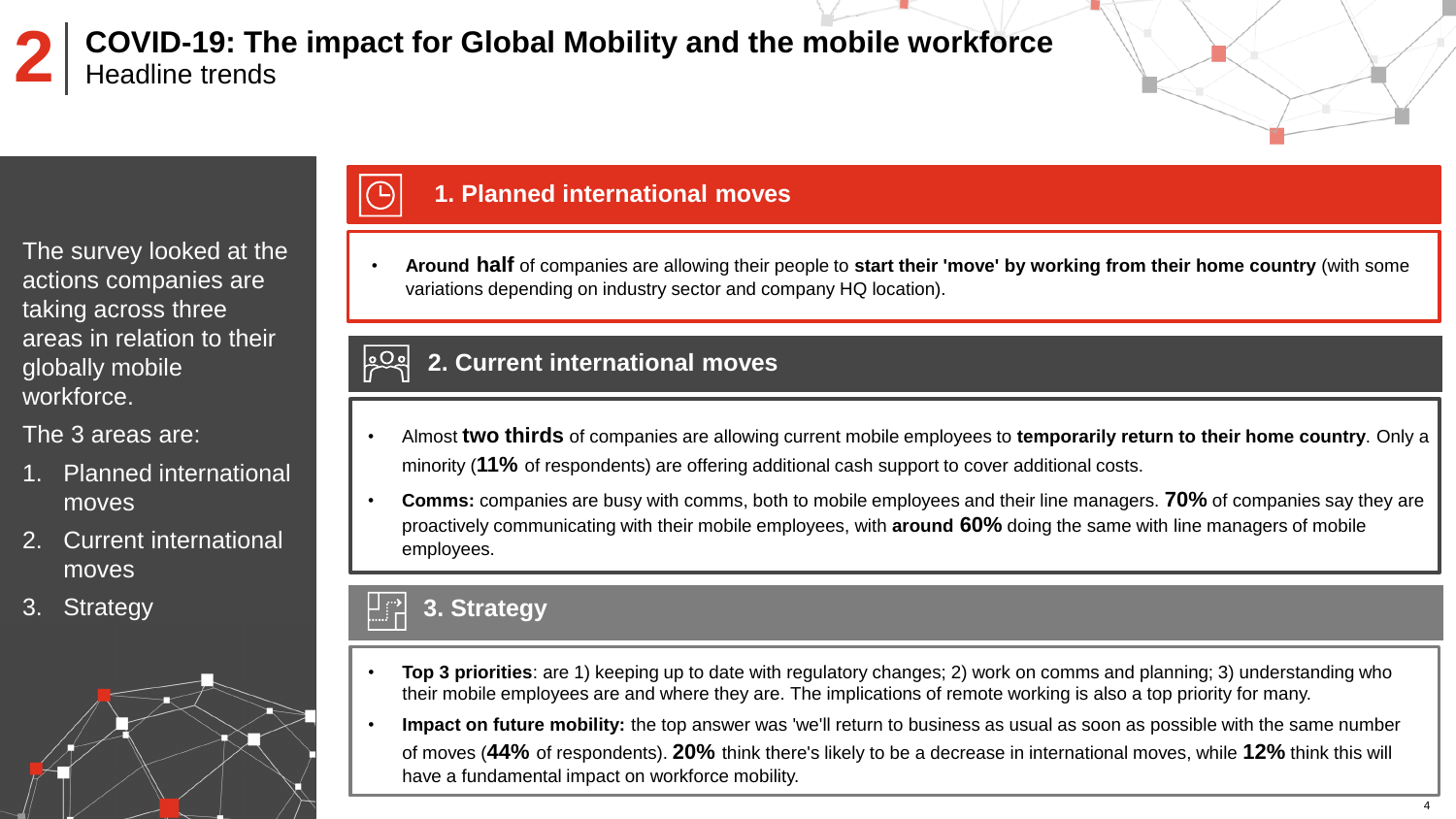#### **Survey results 3**

**3.1: Planned international moves 3.2: Current international moves 3.3: Strategy**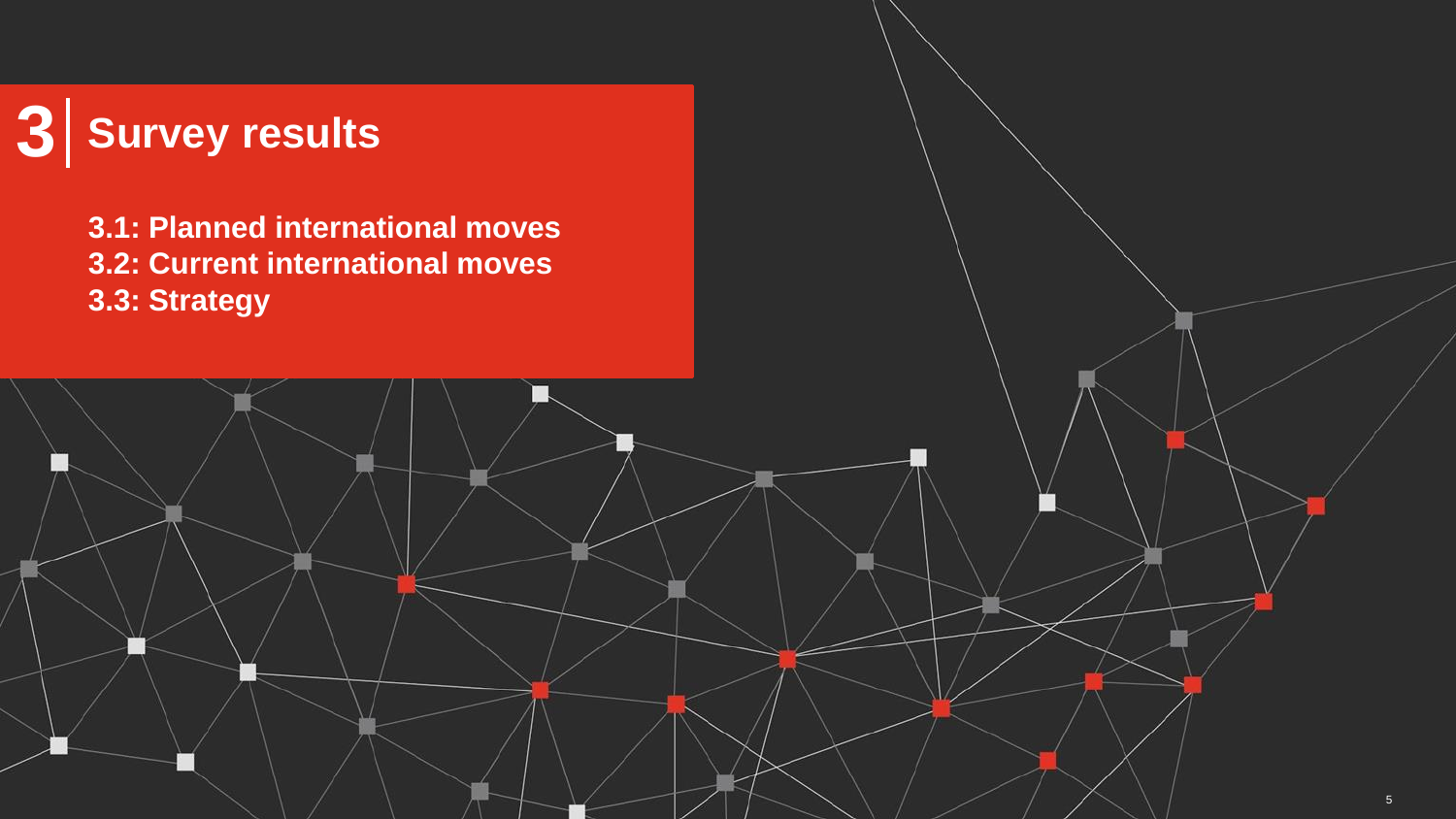# **3.1 Planned international moves**

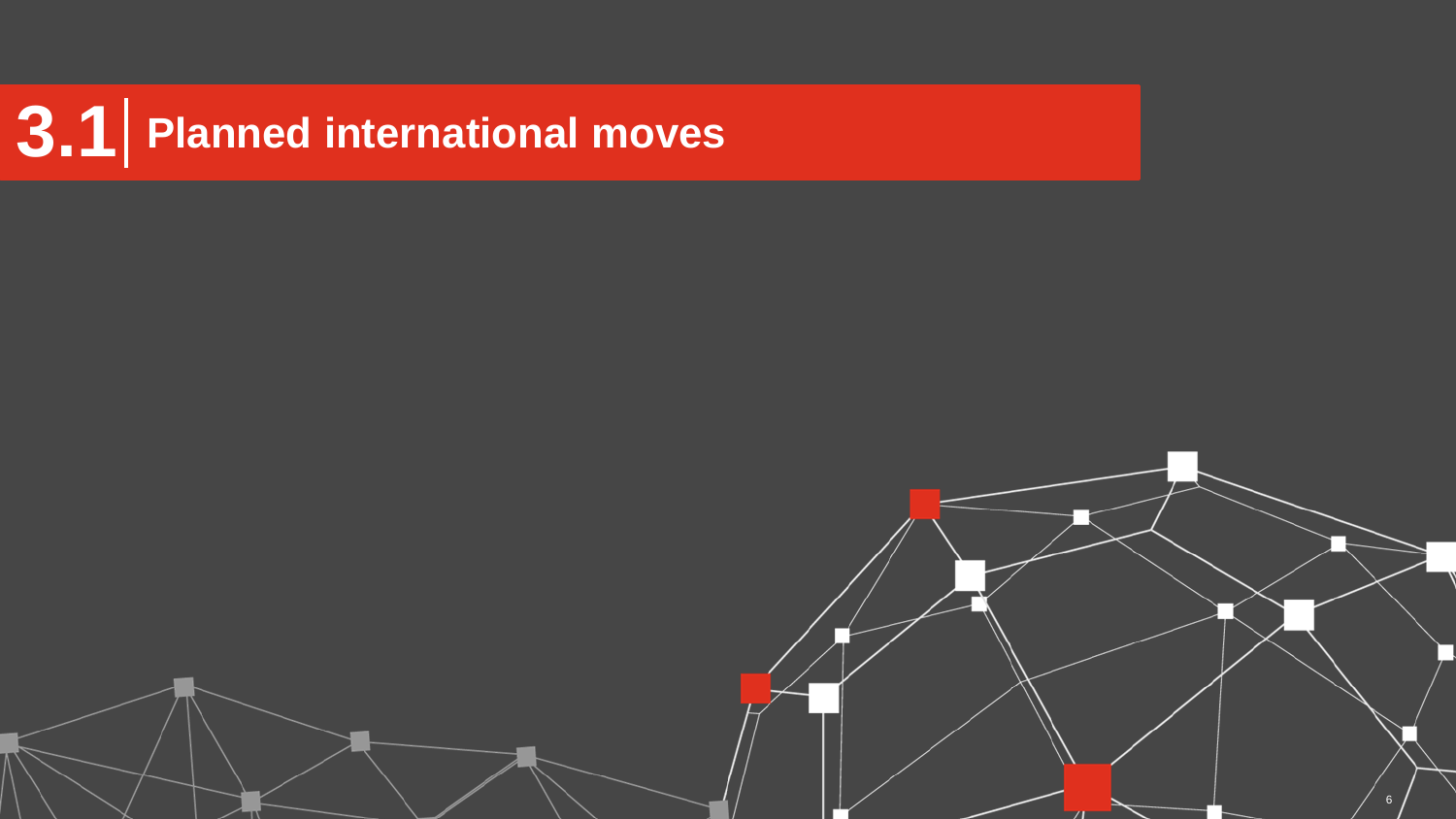**3.1** COVID-19: The impact for Global Mobility and the mobile workforce<br>3.1 Planned international moves



**A. What are you doing for upcoming international moves** 

#### **B. If Yes, % of planned international moves where this is the case**



\*Please note that in some cases, participants did not respond to all questions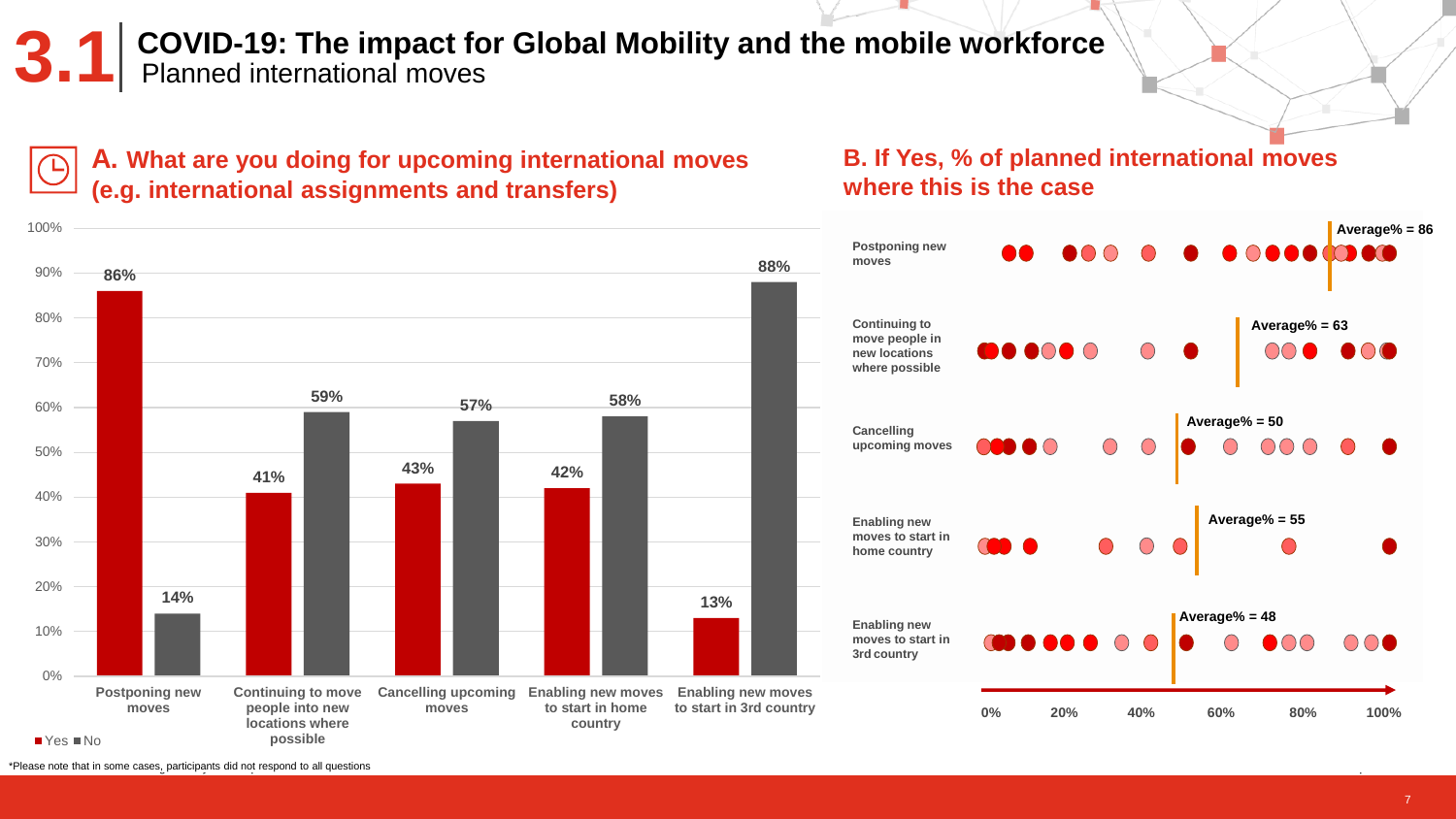**3.1** COVID-19: The impact for Global Mobility and the mobile workforce<br> **3.1** Planned international moves

### ļŦ

#### **Sharing insights on what companies are doing for upcoming international moves**

| We're only moving business critical people on  |
|------------------------------------------------|
| any kind of mobility now. Only on an           |
| exceptional basis will we allow working from a |
| third country due to lock down and quarantine. |
|                                                |

#### We are using this time to lay all the ground work for future relocations e.g. preparing cost estimates and relocation packages, starting the immigration process.

We are allowing all of our assignees to repatriate. No new moves are starting.

Relocations will happen once it is deemed safe. Until then, all new assignments will start remotely and our people will continue to work remotely.

6 Domestic relocations are continuing where possible unless restricted. We're also still going ahead with international moves where we can but in the most part they are being delayed due to immigration challenges.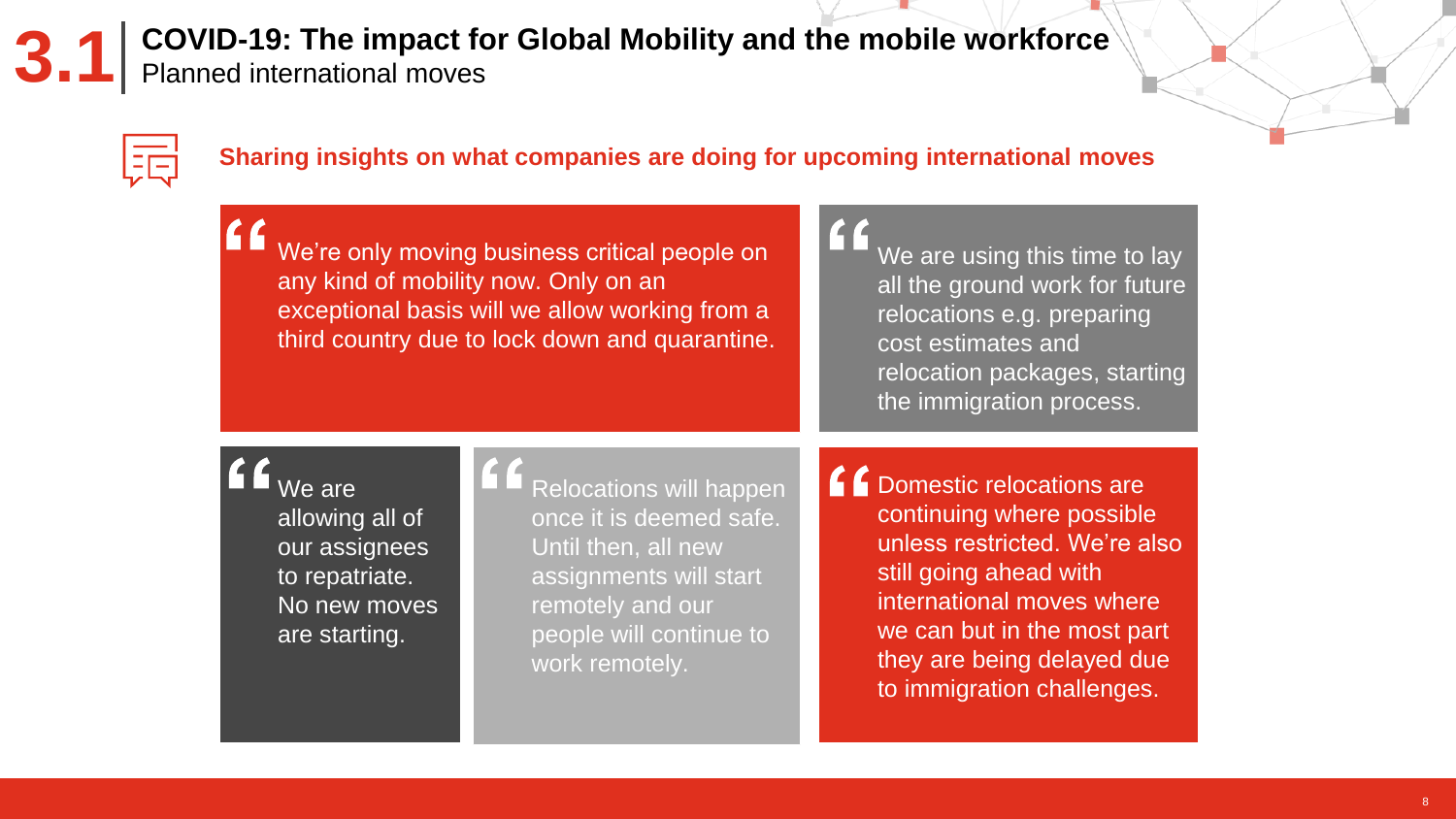### **3.2 Current international moves**

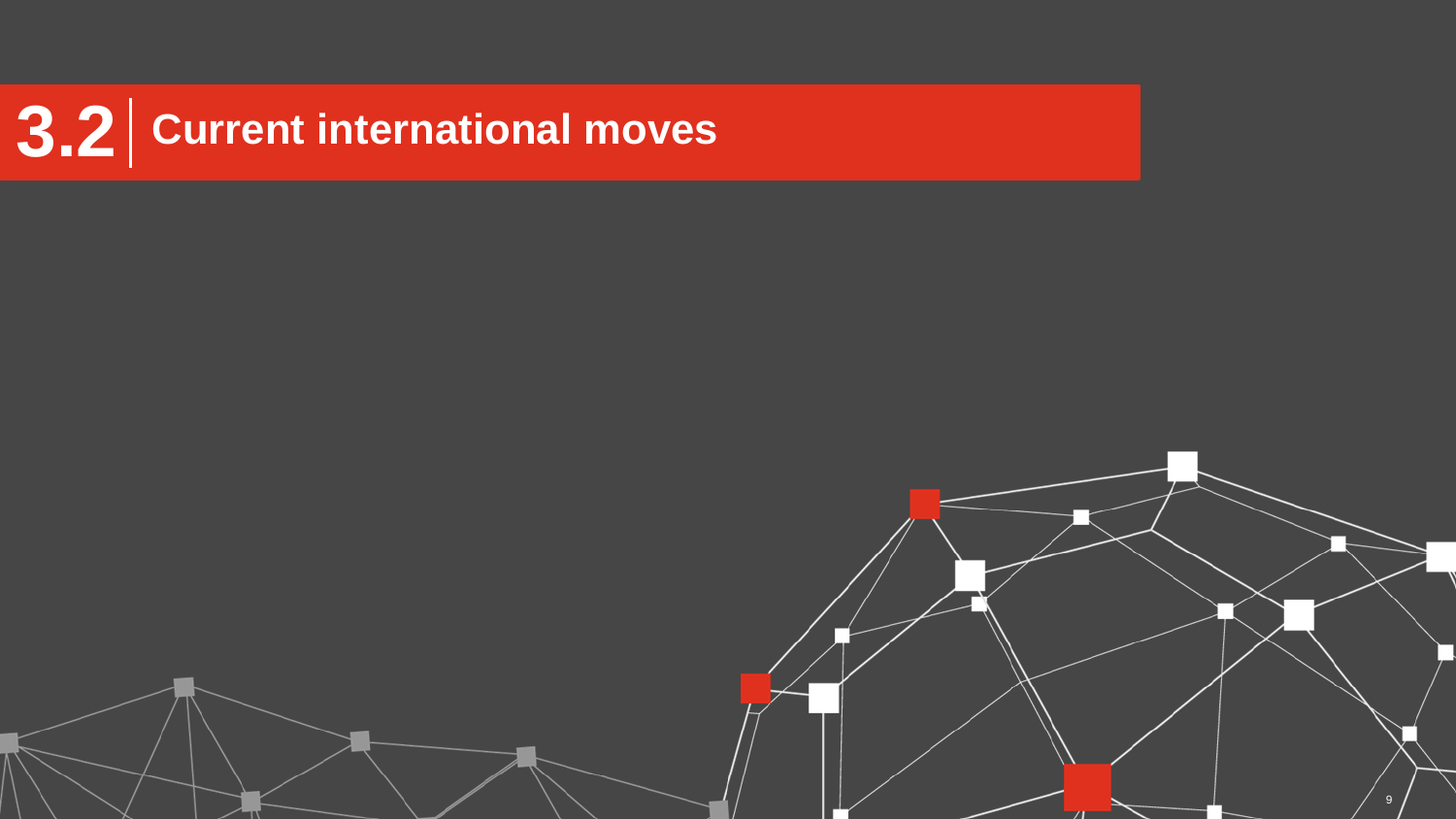### **3.2** COVID-19: The impact for Global Mobility and the mobile workforce<br>Current international moves

**What options are you offering to mobile employees currently on assignment or transfer?**



\*Please note that in some cases, participants did not respond to all questions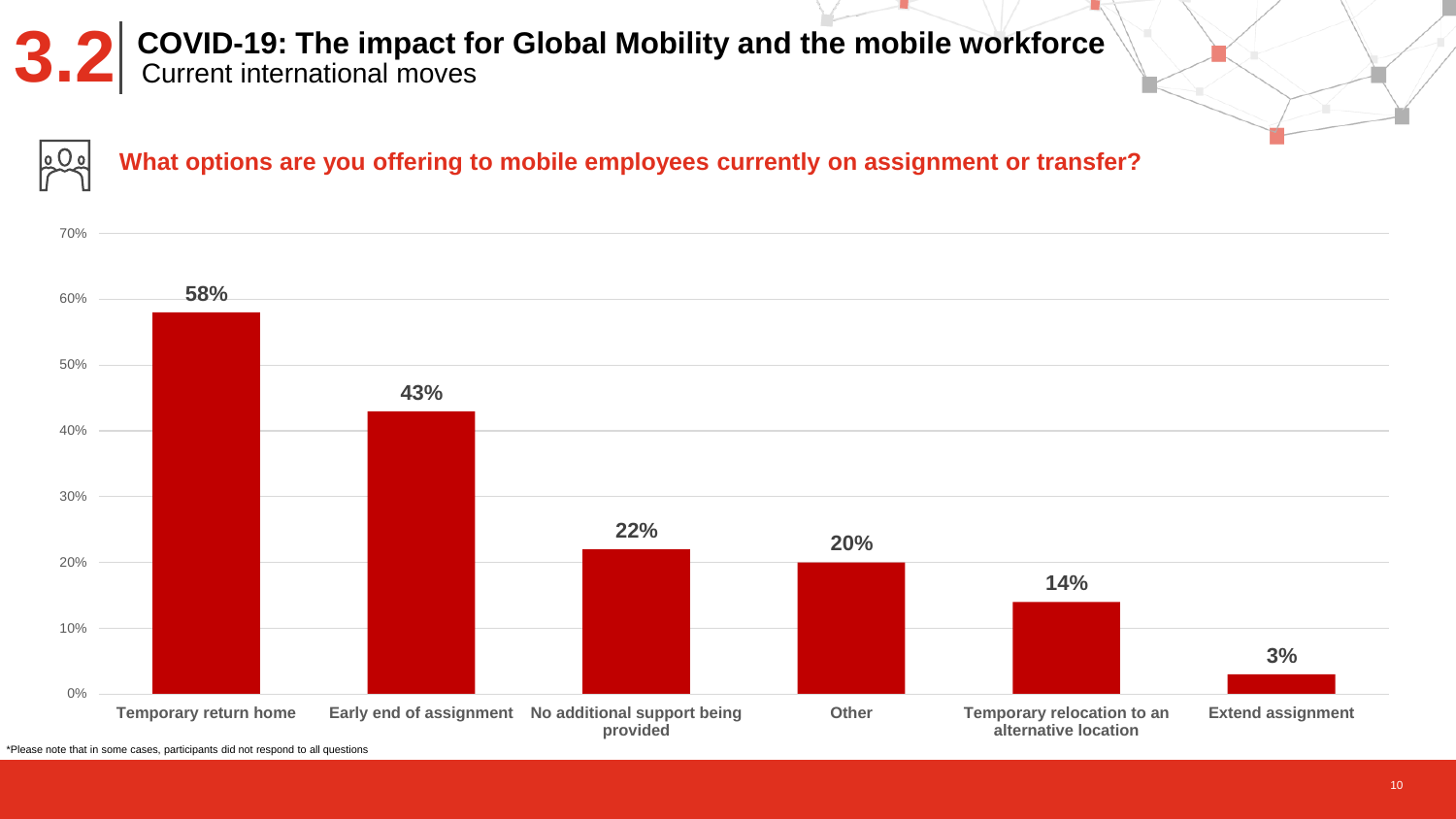## **3.2** COVID-19: The impact for Global Mobility and the mobile workforce<br> **3.2** Current international moves





#### **Sharing insights on options companies are proving to mobile employees**

| <u>f</u> <b>f</b> We've repatriated all of our short term |
|-----------------------------------------------------------|
| assignees early, and allowed any long                     |
| term assignees to choose whether                          |
| they want to repatriate early or stay on                  |
| in the host location.                                     |

Most people are staying where they are - but we're making individual assessments on a case by case basis.

We're making sure our  $\epsilon$ assignees are aware of the existing support services available to them.

**C** We've been proactively reaching out to find out about our people's wellbeing. For some people we are taking a decision to extend their assignment if they are happy to continue and for others, who do not want to stay, we are arranging for them to return home.

**f f** We've identified a number of people who have chosen to move, particularly within Europe. They assumed they would be able to work in the alternative location but in some cases, there is a significant cost impact which we are having to work through.

**f f** Flexible work arrangements are in place, but we're not offering any additional financial assistance.

**f** Our assignees have all remained in their host location. However, we're finding that employees who are not on assignment have moved their work location to another country or State – and some are stuck somewhere.

**CO** We are treating our mobile employees the same as local employees as much as possible and is reasonable.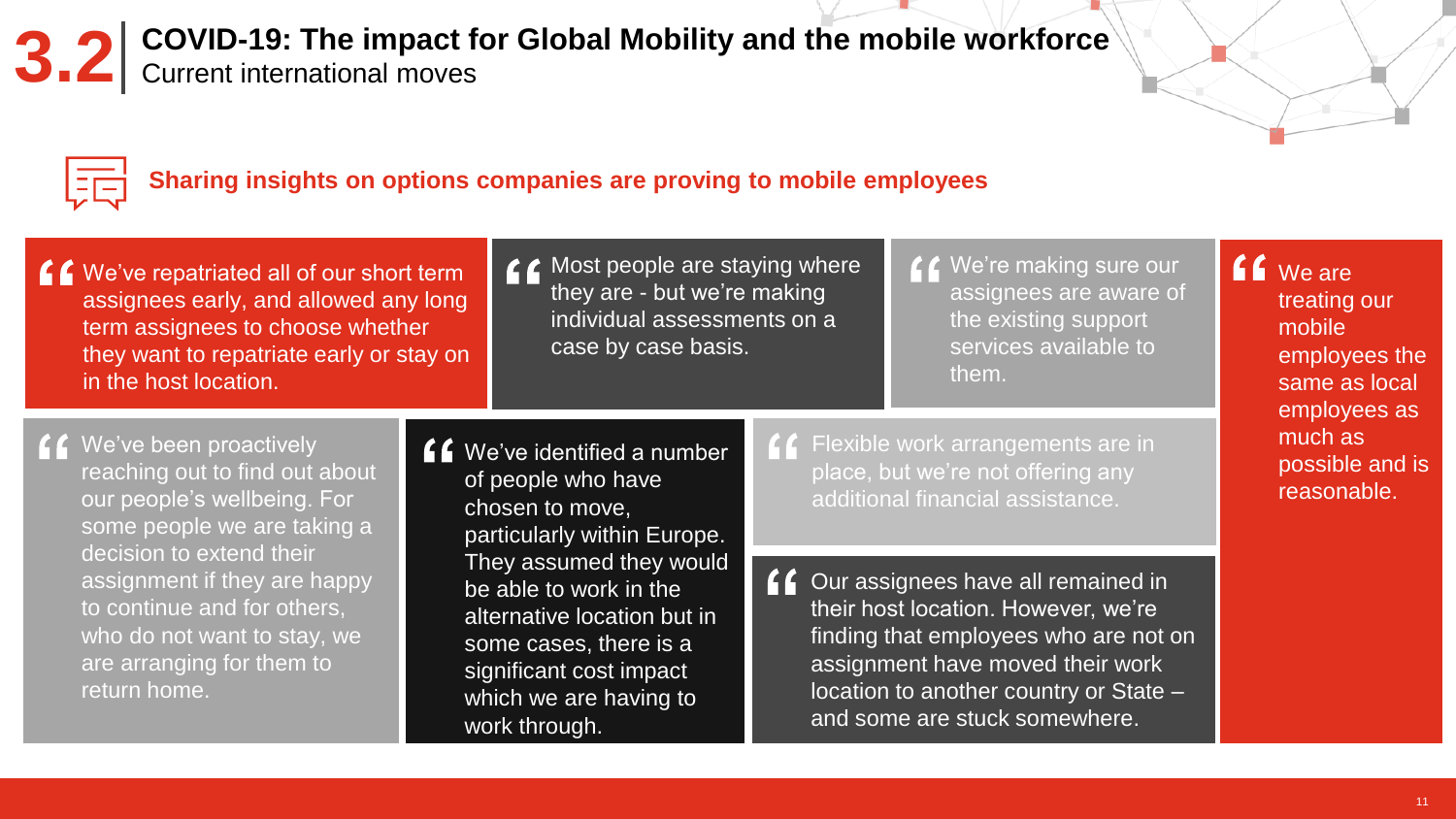### **COVID-19: The impact for Global Mobility and the mobile workforce** Current international moves

**Are you providing additional cash support to your mobile employees**  $QQg$ **(e.g. to cover higher cost of living, disruption or the cost of unexpected travel)?**

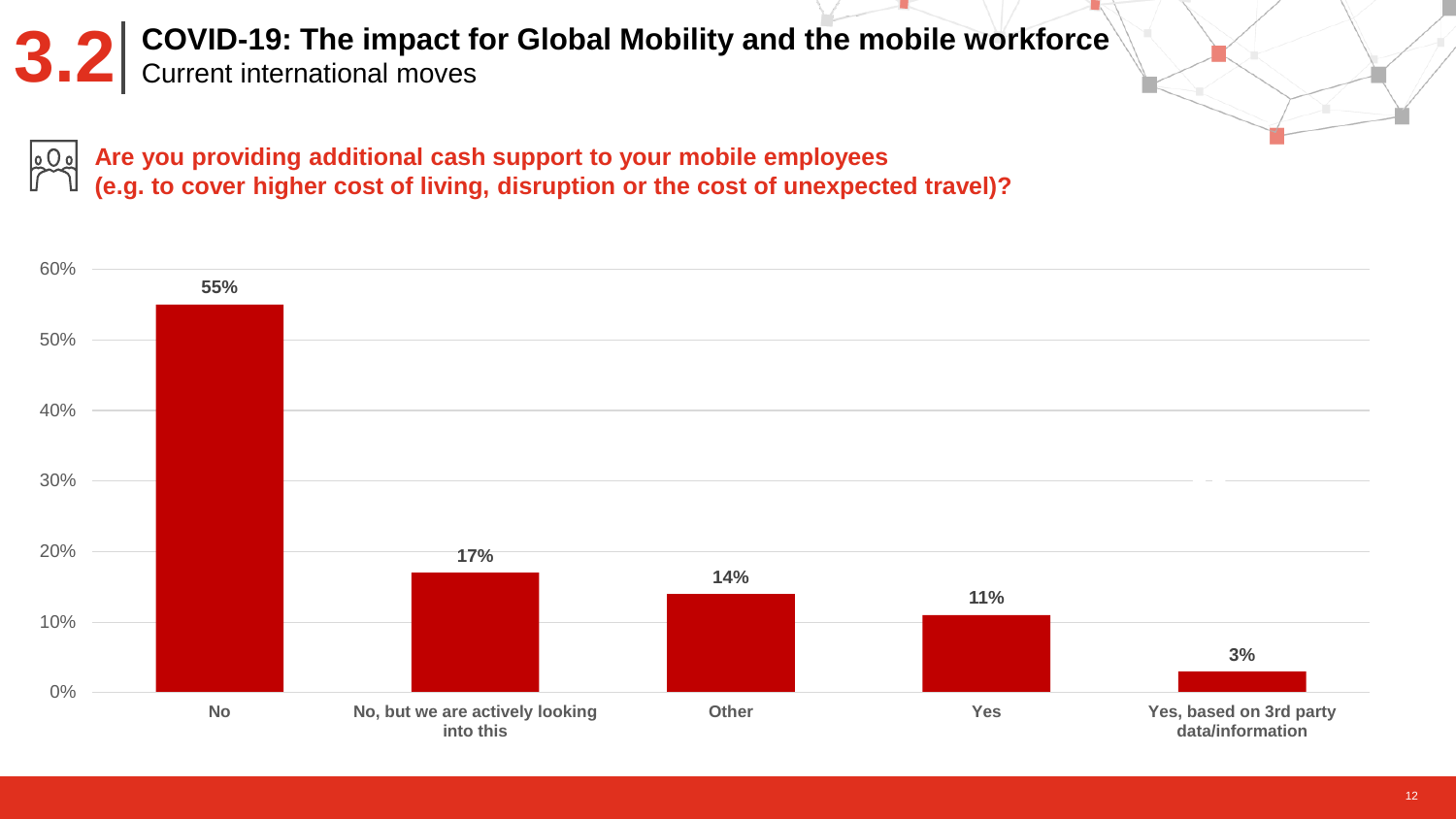## **3.2** COVID-19: The impact for Global Mobility and the mobile workforce<br> **3.2** Current international moves





**Sharing insights on support companies are providing to mobile employees:**

- **f** We are reimbursing meals, accommodation and transportation costs for employees who have temporarily relocated to an alternative location.
- **€ €** We're providing support for staff if they need to procure additional equipment to work effectively from home.
- $f$  This is a matter of huge concern and we will do what we can to be reasonable.
- **CC** We're working to make sure employees who have chosen to relocate are aware of the cost impacts – and with the business to agree principles for who will bear the costs.
- We're offering return flights home and 2 weeks' accommodation.

We haven't offered any additional cash payments but we are considering if additional support (from our tax provider) for tax filings might be required or whether additional tax equalization payments will be needed.

**f** f When it comes to providing additional support, we are evaluating on a case by case basis - but we will cover reasonable costs.

We're extending support for employees who are at the start or end of their assignment, such as temporary accommodation.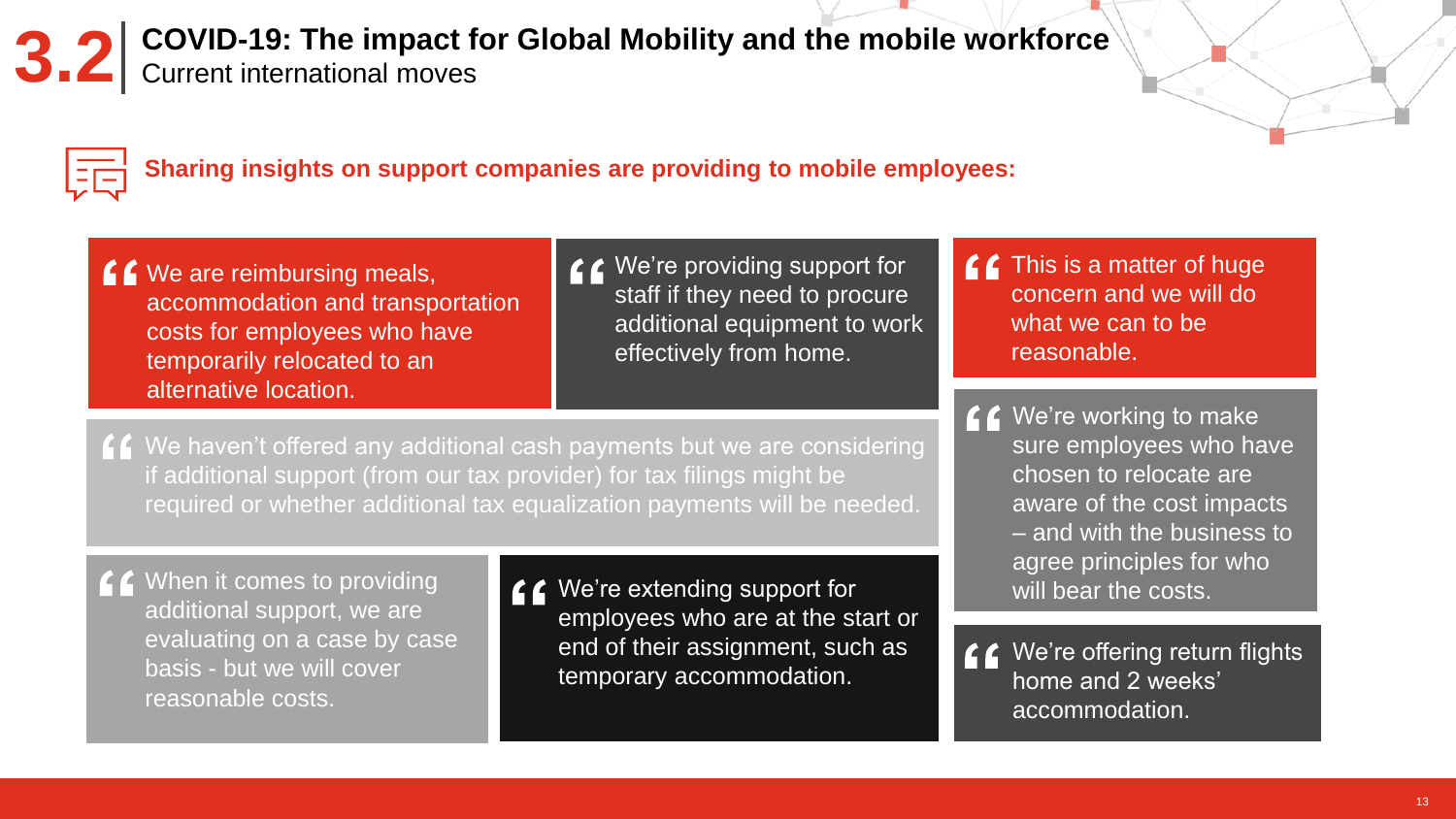### **3.2** COVID-19: The impact for Global Mobility and the mobile workforce

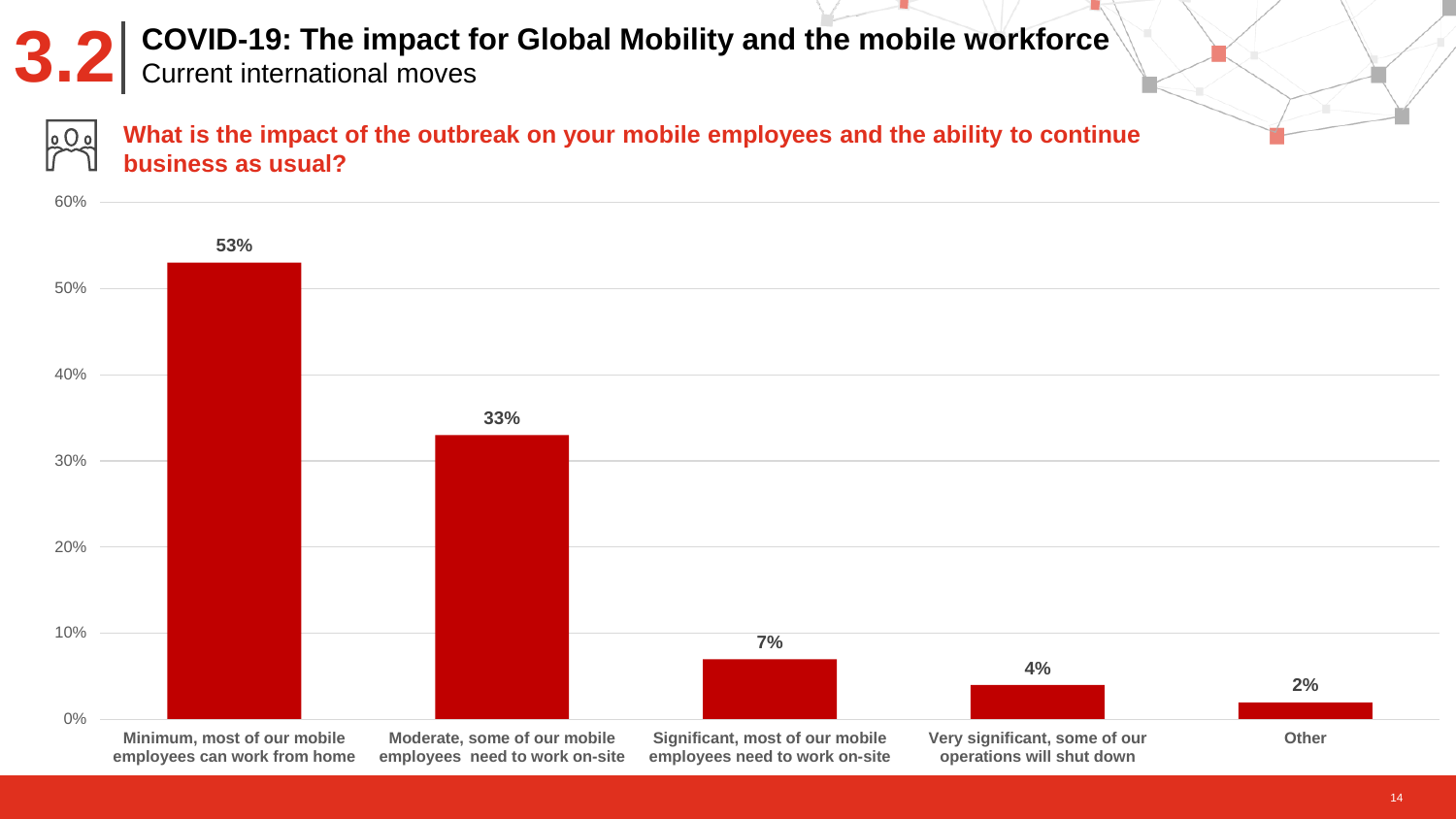### **COVID-19: The impact for Global Mobility and the mobile workforce<br>
<b>3.2** Current international moves

**Are you proactively communicating to your mobile employees to show support and answer**  o () o **questions?**

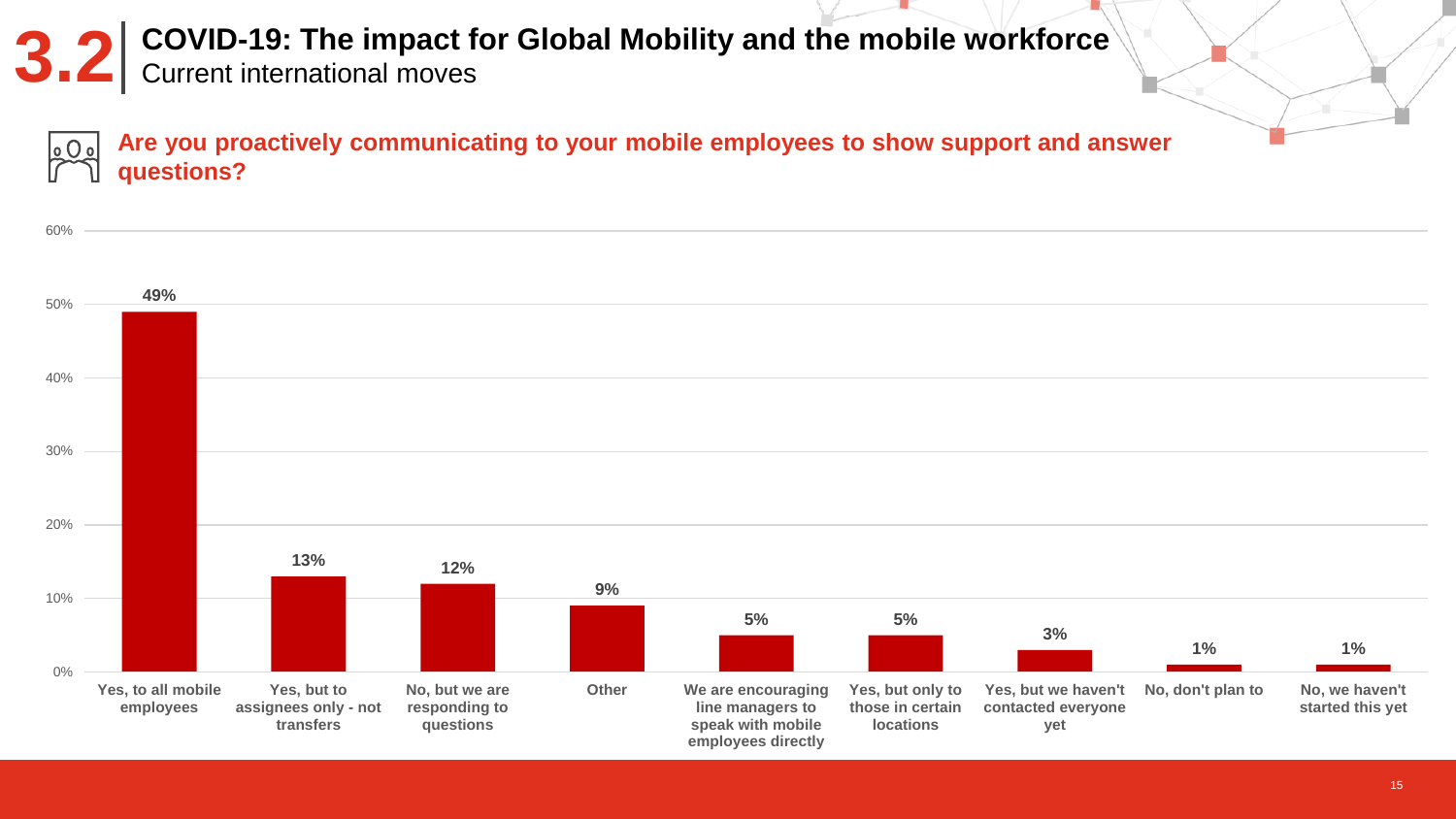### **COVID-19: The impact for Global Mobility and the mobile workforce<br>
<b>3.2** Current international moves



**Are you proactively communicating to the line managers of mobile employees, to answer questions?**

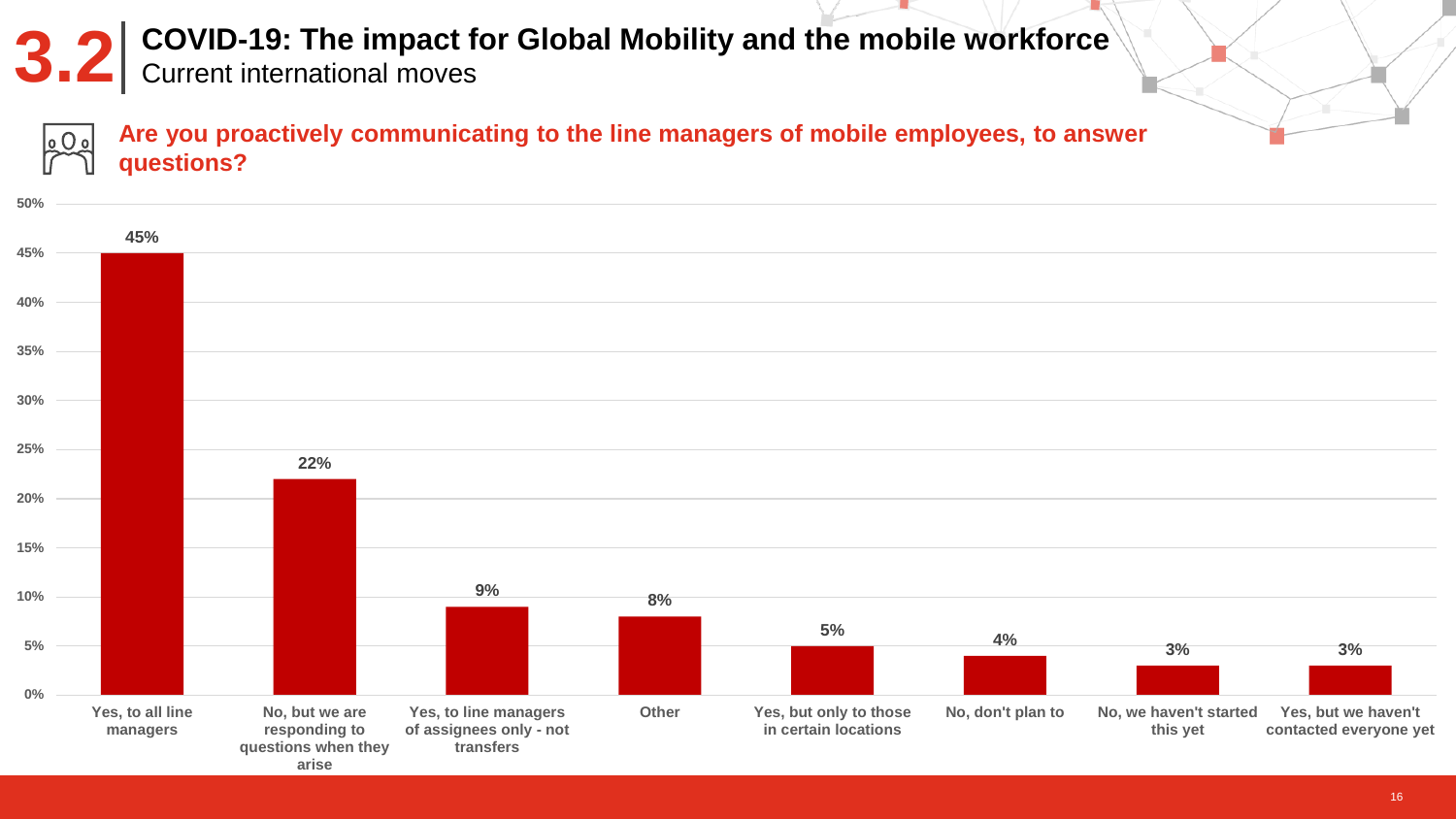

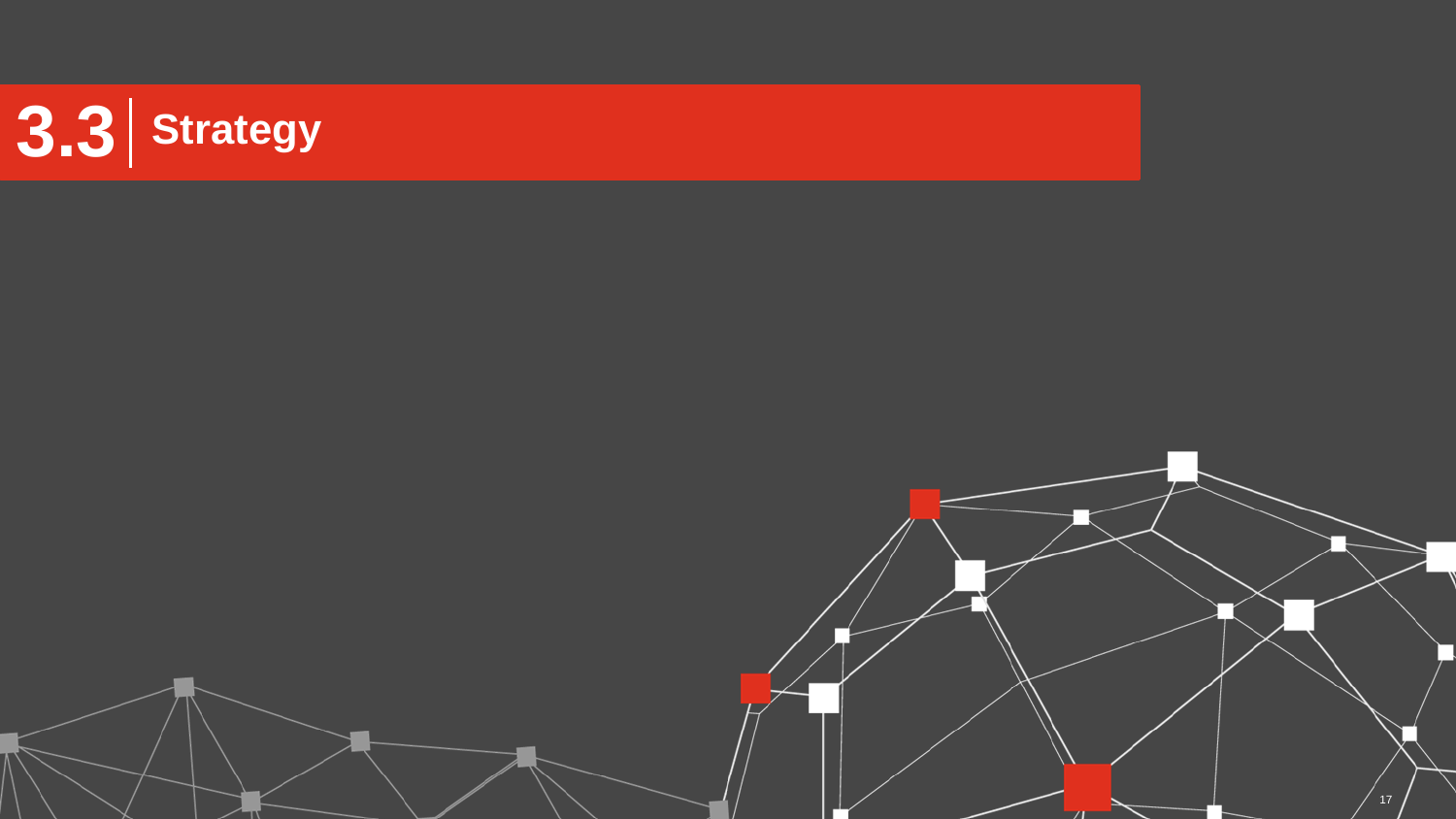## **COVID-19: The impact for Global Mobility and the mobile workforce S.3** Strategy

. . . . . 3

**Aside from knowing your people are safe and well, what are your top three priorities relevant to your mobile workforce, globally:**

![](_page_17_Figure_3.jpeg)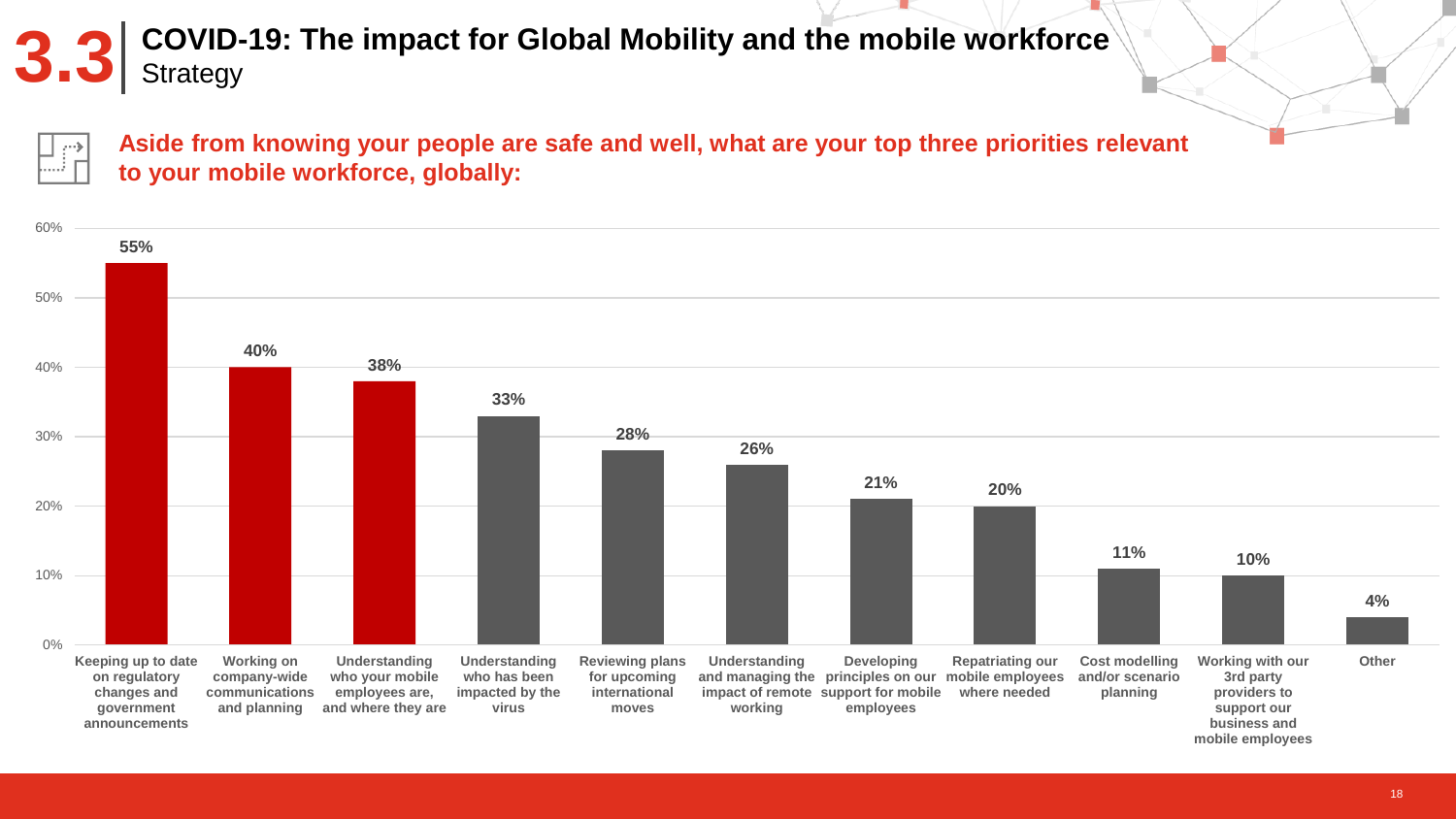## **COVID-19: The impact for Global Mobility and the mobile workforce S.3** Strategy

![](_page_18_Picture_1.jpeg)

![](_page_18_Figure_2.jpeg)

#### **What impact are you seeing on strategic mobility priorities?**

![](_page_18_Figure_4.jpeg)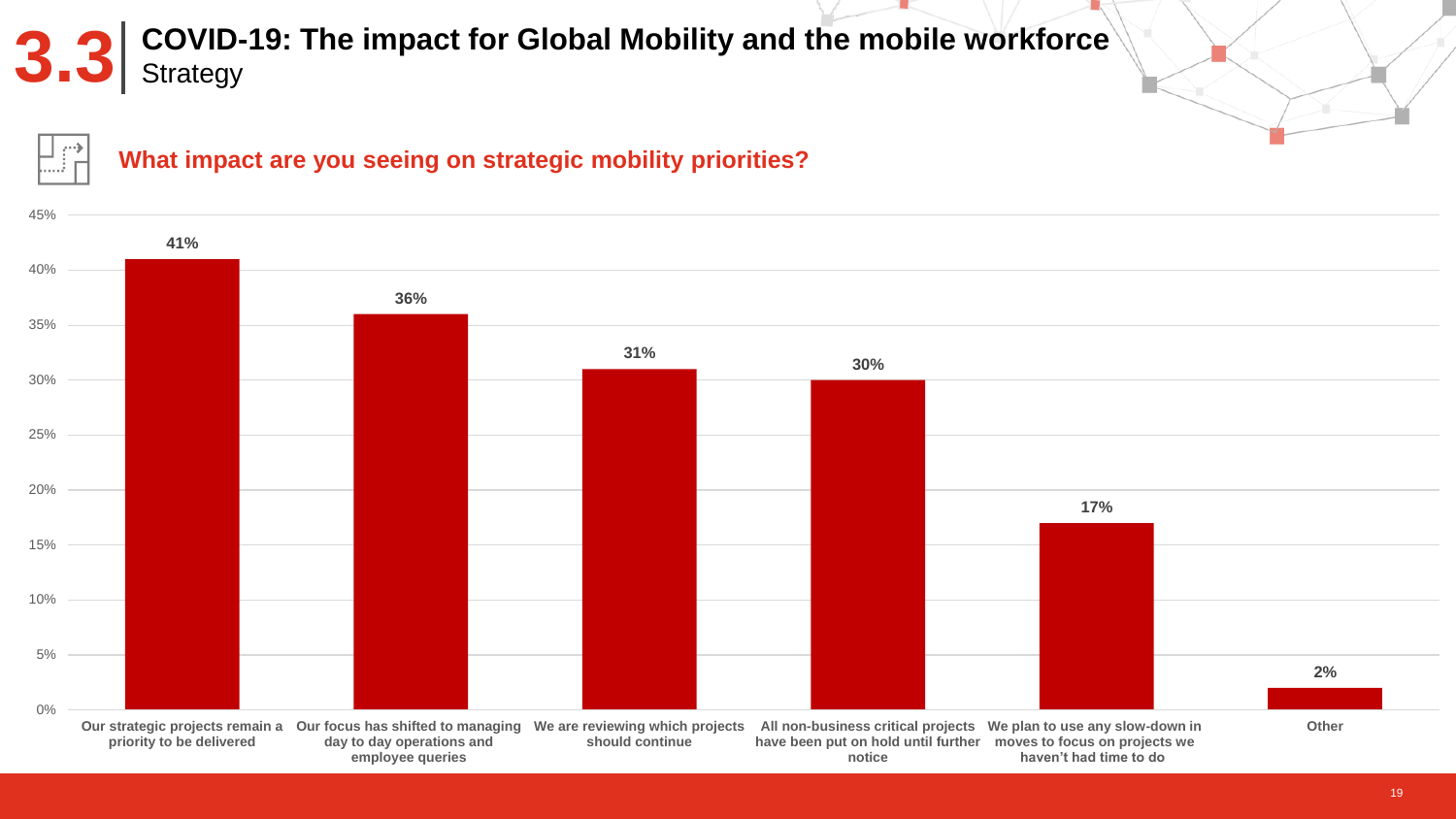## **COVID-19: The impact for Global Mobility and the mobile workforce S.3** Strategy

![](_page_19_Figure_1.jpeg)

#### **What impact do you think the outbreak will have on mobility at your company in the future?**

![](_page_19_Figure_3.jpeg)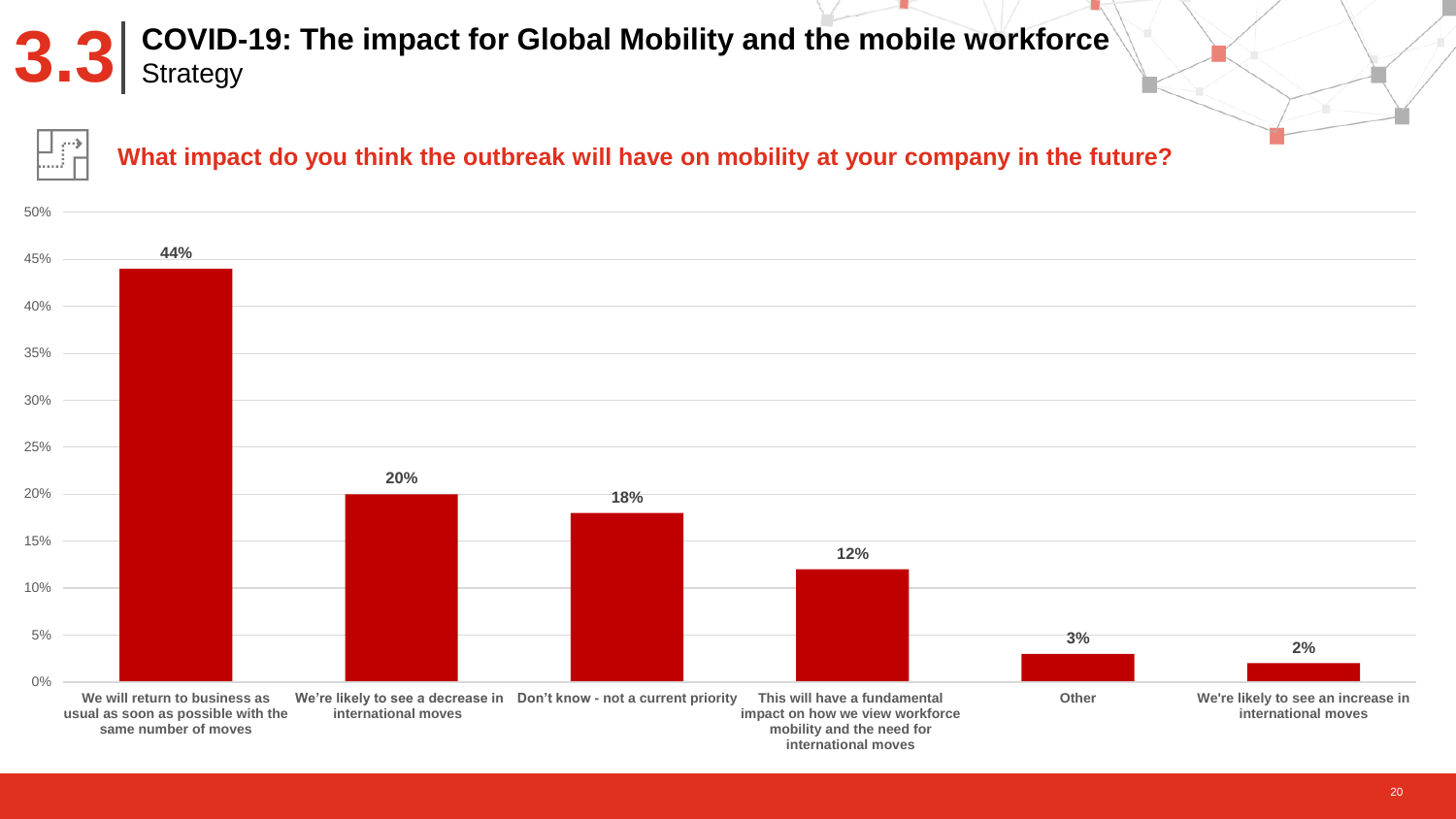**3.3** COVID-19: The impact for Global Mobility and the mobile workforce S.3 Sharing insights - what's keeping people busy

We're working with our providers to determine how we best deal with the 'new normal' world of mobility

> We're trying to evaluate the potential cost impacts of people returning home for a time and developing principles for how this will be handled.

Our mobility team are in close communication with our assignees, line managers and local HR.

> We're not communicating in a special way to mobile employees, except where needed on a case by case basis.

Keeping up with immigration and travel restrictions is proving challenging.

We're communicating with mobile employees, line managers and assignment sponsors – but also trying to ensure we align with allemployee comms.

We're busy understanding insurances and healthcare coverage for our mobile employees, as well as support for medical evacuations if needed. **Network is a set of the some time now to**  $\bullet$  we have some time now to

We're working closely with managers and employees to find the best solutions for upcoming moves.

We expect mobility will return to BAU but there will be greater scrutiny on costs going forward, so we're exploring options to address that.

We want to know more about the best approach to take on remote working – how do we deal with the tax implications of people working from a location that isn't their normal workplace?

speed up work on some

returns again.

projects, so we are ready and well placed for when travel restrictions end and mobility

We'd really like to know what other companies are doing from a tax perspective, where people are extending, staying in locations or find themselves 'somewhere else' for a while.

 $\triangle$  Keeping up to date with immigration and travel restrictions, relevant to us and our employees, is proving time consuming! There are sometimes three locations involved for one person!

![](_page_20_Picture_13.jpeg)